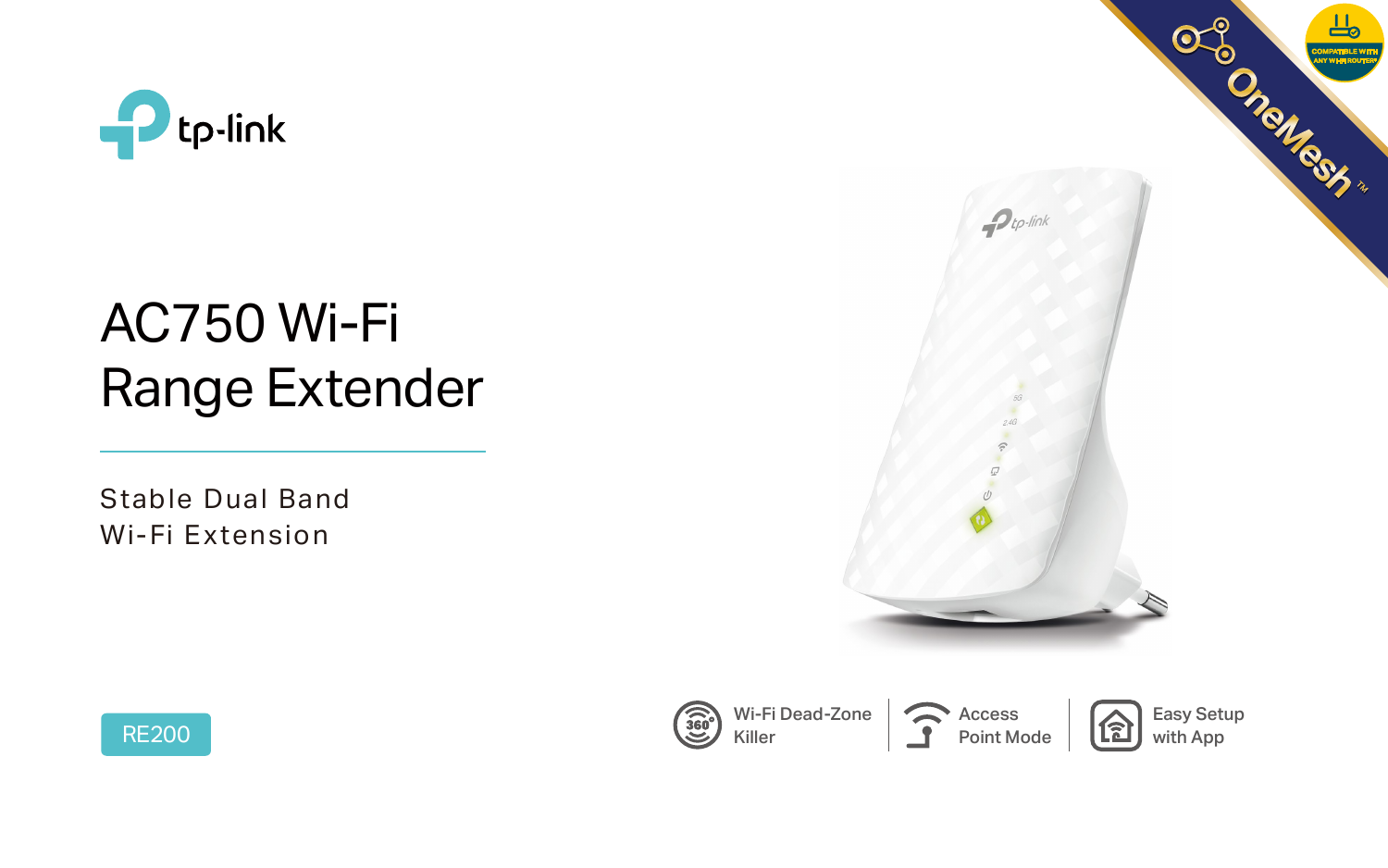# **Highlights**

# OneMeshTM: Flexibly Create a Whole-Home Wi-Fi

Create a Mesh network by connecting your range extender to a OneMesh™ router for seamless whole-home coverage.



### Wi-Fi Dead-Zone Killer

Eliminate weak signal areas with Wi-Fi coverage for the whole house.



### Smart Roaming

Enjoy uninterrupted streaming, surfing and more — even when moving around your home.



### One Wi-Fi Name

Stay connected to the same network name in every room.



Enjoy Mesh network without having to replace your existing router by simply updating your OneMesh™ router's firmware. Check full list of OneMesh<sup>™</sup> routers and range extenders at: https://www.tp-link.com/onemesh/compatibility \*More compatible devices are coming soon.

#### Unified Management

Manage the whole-home Wi-Fi by managing the central node via Tether app/Web UI.

#### Upgrade to Mesh Network



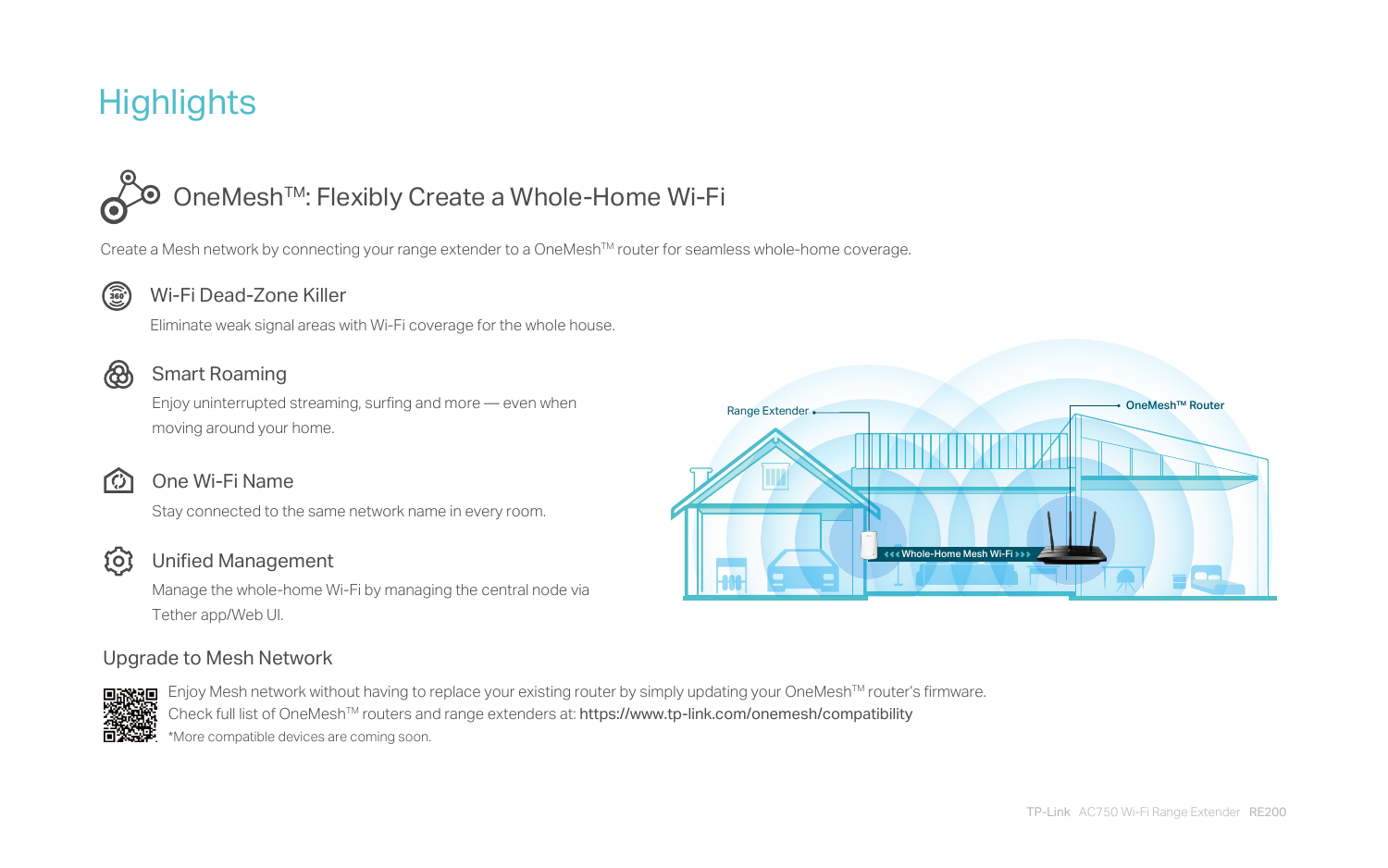# **Highlights**

### Extend the Range of Your Wi-Fi Network Perfect Location at a Glimpse

### The AC750 Wi-Fi Range Extender connects to your router wirelessly, strengthening and expanding its signal into areas it can't reach on its own, achieving speeds of 300Mbps on the 2.4GHz band and 433Mbps on the 5GHz band.

An intelligent Signal light helps you quickly find the best location to install the



range extender.



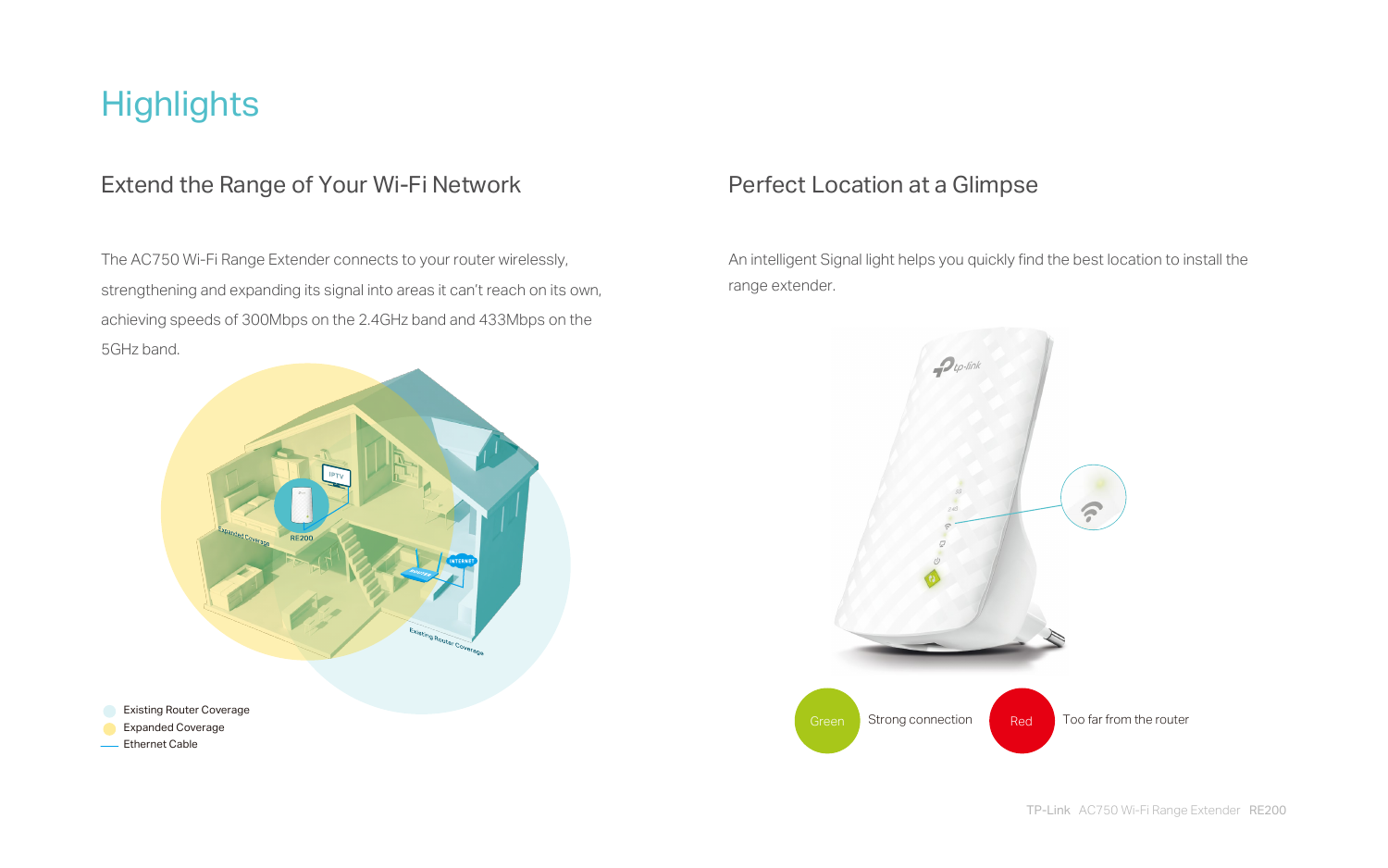- · Ultimate Wireless Speed Combined wireless speeds of up to 300Mbps (over 2.4GHz) and 433Mbps (over 5GHz) Simultaneous Dual Band Connection – Separate 2.4GHz and 5GHz Wi-Fi bands enable more devices to connect to your network without a drop in performance
- · Support 802.11ac Provides a data transfer rate 3 times faster than 802.11n for each stream
- · High Speed Mode Use one dedicated Wi-Fi band to boost extender performance

# **Reliability**

# Speed

- · Access Control Flexibly allows or restricts certain devices to access the internet for a specific period
- · Multi-Language Support– Use your familiar language to easily manage the extender
- · LED Control– Easily schedule the LED on or off to your needs, no blinking light disturbing your sleep
- · Compact Wall-Plug Design– Easy to install and move
- · Ethernet Port Connects a wired device to your Wi-Fi network
- · Intuitive Web UI– Ensures quick and simple installation without hassle
- · Fast Encryption Makes secure wireless connection quick and easy with the push of a WPS button
- · Hassle-free Management with Tether App Network management is made easy with the TP-Link Tether App, available on any Android or iOS device

# **Features**





### Ease of Use